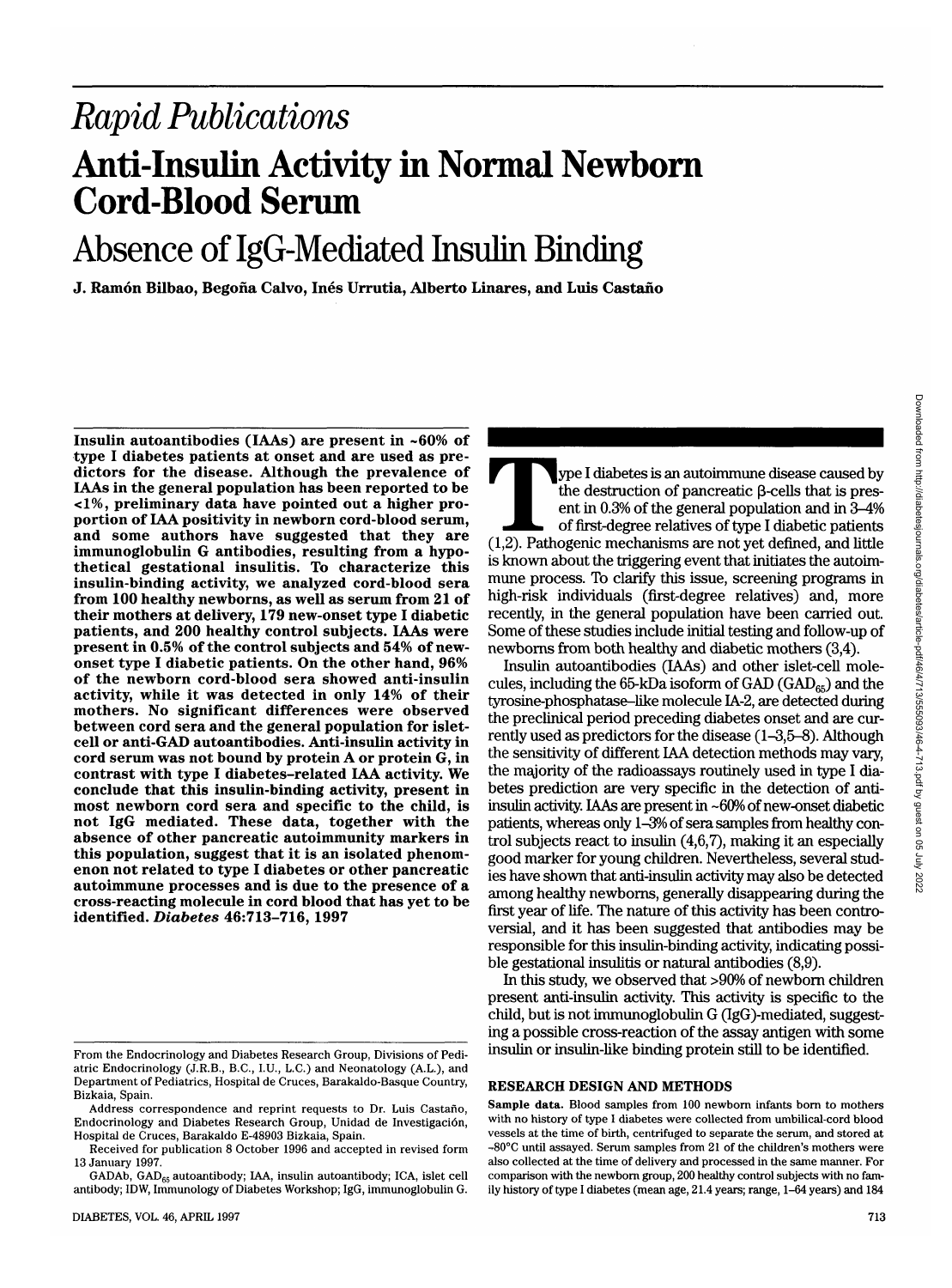TABLE 1 Antibody results in the different population groups

|                                                              |     | <b>IAA</b> values                       | IAA.               | ICA.<br>positives positives positives | GADAb            |
|--------------------------------------------------------------|-----|-----------------------------------------|--------------------|---------------------------------------|------------------|
|                                                              | n   |                                         |                    |                                       |                  |
| Control subjects                                             | 200 | $11.6 \pm 8.25$                         | 0.5                | 2.5                                   |                  |
| New-onset type I<br>diabetic patients 179<br><b>Newborns</b> | 100 | $422.6 \pm 912.60$<br>$140.5 \pm 97.19$ | $54.2*$<br>$96.0*$ | 68.4*<br>3.0                          | 74.6*<br>$1.0\,$ |

Data are means  $\pm$  SD or %.  $*P < 0.01$ , compared with the control subjects  $(\chi^2 \text{ test}).$ 

diabetes-related patients (179 new-onset type I diabetic patients, 3 first-degree relatives with IAAs, and 2 long-term type I diabetic patients with secondary antibodies to therapeutic insulin) were also analyzed.

#### **Analytical methods**

*Insulin autoantibodies.* IAAs were determined using a competitive fluidphase radioimmunoassay (7) with 150 ul of serum and human A-14 monoiodinated insulin (Amersham), consisting of duplicate determinations with and without competition with unlabeled insulin, 1-week incubation at 4°C, and precipitation of immune complexes with polyethylene-glycol. The data are expressed in nanounits per milliliter. Our assay generally gives 100% sensitivity and specificity in the Immunology of Diabetes Workshop (IDW) IAA proficiency testing. The cutoff for the assay, based on the 99th percentile of the normal population, is 40 nU/ml.

GAD<sub>65</sub> autoantibodies. GAD<sub>65</sub> autoantibodies (GADAbs) were measured using a standard radioassay (10), consisting in overnight incubation of the samples (duplicate 2.5-ul serum samples) with in vitro translated recombinant human  $\text{GAD}_{65}$  labeled with <sup>35</sup>S-methionine and immunoprecipitation with protein A-agarose. The results are expressed as an index (index = sample cpm - negative control cpm/positive control cpm - negative control cpm). In the second IDW GADAb Proficiency Test, this assay obtained 100% sensitivity and specificity. The cutoff for this assay, based on the mean  $\pm 3$  SD of our control population (-0.04  $\pm$  0.04), is an index of 0.08.

*Islet cell antibodies.* Islet-cell antibodies (ICAs) were detected using an indirect immunofluorescence assay on unfixed, snap-frozen, human blood-group O pancreas sections, using fluorescein-conjugated rabbit anti-human IgG (11). The detection threshold of our ICA assay is 10 Juvenile Diabetes Foundation units (JDF U) with a specificity ranging from 75 to 100% and a sensitivity of 75% in different ICA Proficiency Tests, performed from 1992 to 1996.

*Separation of IgG.* For anti-insulin activity characterization, serum samples from a subset of 12 IAA-positive newboms, 10 diabetes-related subjects (5IAApositive new-onset type I diabetic patients, 3 IAA-positive first-degree relatives, and 2 long-term type I diabetic patients with antibodies secondary to insulin therapy), and 1 IAA-negative healthy control subject were subjected to an IgG

separation step before insulin-antibody radioassay. Briefly, samples were mixed with 1 volume of a 50% suspension of either protein A- or protein G-agarose in 0.1 mol/1 Tris-HCl (pH 8.0) and incubated for 2 h at 4°C on a rocking platform. The slurry was washed with four volumes of 0.1 mol/1 Tris-HCl (pH 8.0) and two volumes of 10 mmol/1 Tris-HCl (pH 8.0) before elution with 1 ml of 0.1 mol/1 glycine (pH 3.0). Eluates were collected in tubes with 100 ul of 0.1 mol/1 Tris-HCl (pH 8.0), freeze-dried, and resuspended in sterile water to their original volume. This fraction was designated as the IgG fraction. Washes were pooled and freeze dried before being resuspended in the same way and were designated as the wash fraction.

Statistics. Data are expressed as means ± SD. Frequency differences among groups were evaluated using the  $\chi^2$  test. All tests were two-tailed, and significance was considered for *P <* 0.05.

#### **RESULTS**

Antibody results are shown in Table 1. Among the healthy control subjects, 1/200 (0.5%) was positive for IAAs (Fig. 1), none were GADAb positive, and 5/200 (2.5%) were ICA positive. In the new-onset type I diabetic group, 54.2, 68.4, and 74.6% of the samples were positive for IAAs, ICAs, and GADAbs, respectively. When the type I diabetic population was subdivided into age-groups, differences of IAA distribution could be observed, being most significant for children <10 years of age (90% positive) and adults >30 years of age (37.5%) (Table 2), and no significant age distributions were observed for ICAs or GADAbs. Surprisingly, 96/100 cord sera from healthy newboms (96%) were positive for IAAs (Fig. 1), but only 3 and 1% were positive for ICAs and GADAbs, respectively. When considered as an independent population, insulin-binding activity values for newborns were  $140.5 \pm 97.19$  nU/ml, and only one sample (1%) exceeded the mean  $\pm$  3 SD. Only 3 of the 21 mothers showed anti-insulin activity without GAD-Abs or ICAs, being concordant with their respective child.

Comparison among groups showed significant differences between the control subjects and new-onset type I diabetes patients for all antibodies, but only for IAAs when cord-blood sera from newborns and control subjects were compared (Table 1).

**IAAs in serum fractions.** Newborn cord-blood serum samples with high insulin-binding activity, including the sample over the mean  $\pm 3$  SD of the group, were selected for characterization. All of the IgG fractions from these sera  $(n = 12)$ 



Downloaded from http://diabetesjournals.org/diabetes/article-pdf/46/4/713/555093/46-4-713.pdf by guest on 05 July 2022 Downloaded from http://diabetesjournals.org/diabetes/article-pdf/46/4/713/555093/46-4-713.pdf by guest on 05 July 2022

**FIG. 1. Age distribution of anti-insulin activity among healthy individuals. Dashed line represents the cutoff value (40 nU/ml).**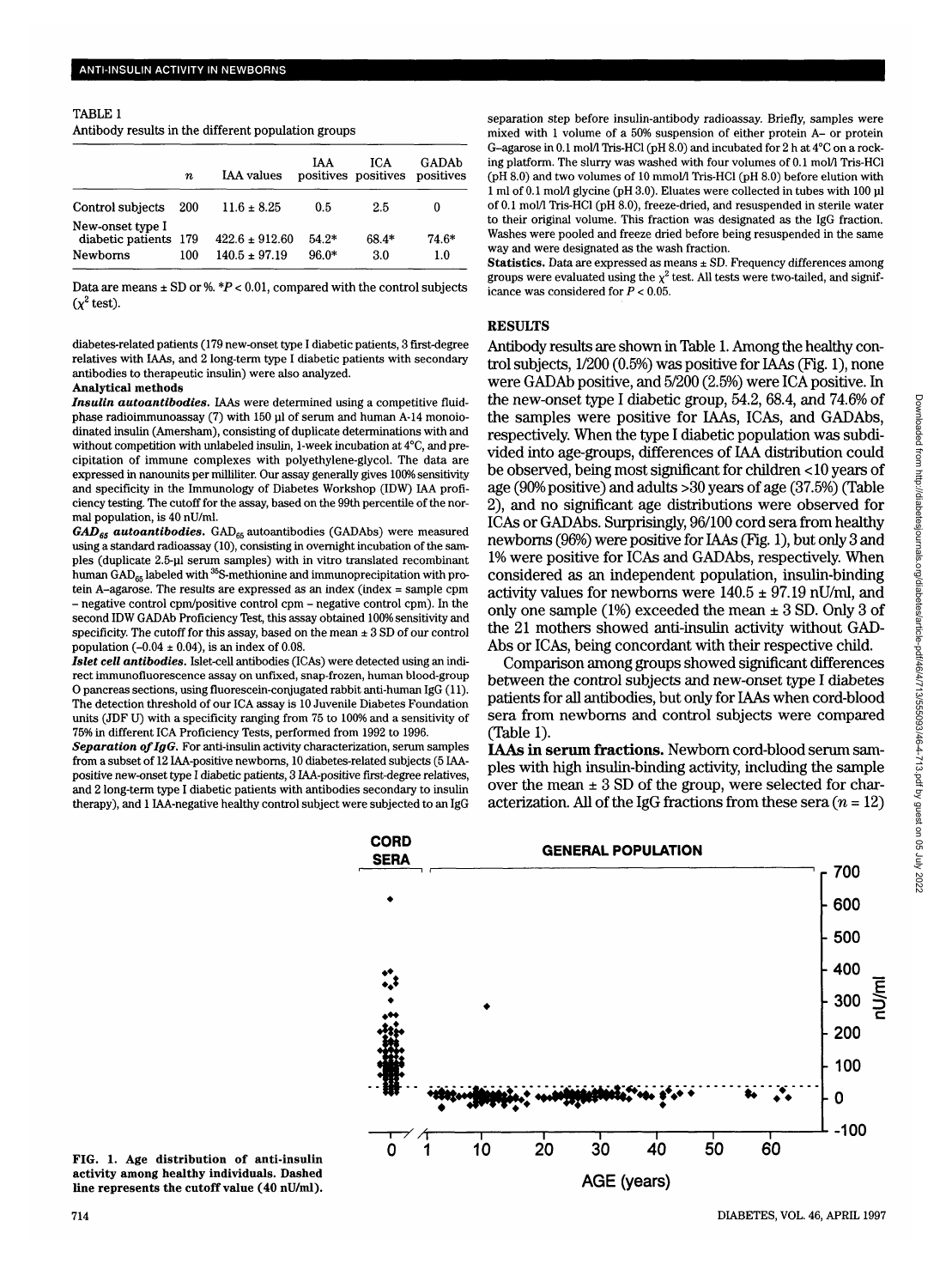

**FIG. 2. Insulin-binding activity in serum fractions detected by IAA assay. Dashed line represents the cutoff value (40 nU/ml). Open and filled symbols represent purifications with protein A- and protein G-agarose, respectively. D, type** I diabetic patients at onset;  $\triangle$ , first**degree relatives of individuals with** type I diabetes;  $\diamond$ , long-term type I dia**betic patients. T, whole serum; IgG, immunoglobulin G fraction; W, wash fraction.**

were negative for IAAs, and the activity remained in the wash fraction (Fig. 2). No differences were observed in relation to original IAA titers. No activity was observed in the normal control subjects, and for the diabetes-related subjects *(n =* 10), the insulin-binding activity was concentrated in the IgG fraction. In one of the samples, some binding still remained in the wash fraction, probably due to incomplete washing of the resin. Activity was completely lost in the sample that had the lowest initial IAA titer, possibly due to the prolonged acid treatment of the eluate (Fig. 2). No differences were observed when the purifications were carried out with either protein-A or protein-G (Fig. 2). Serum from the healthy control subject who showed significant insulin-binding activity in the initial screening (Fig. 1) was also subjected to the purification procedure, and all activity remained in the IgG fraction.

### DISCUSSION

Confirming previous reports, our data show that IAAs are present in the majority of type I diabetic patients at diagnosis, being a very specific marker for type I diabetes at a young age, with the exception of newborn children. In this large group, we observed a high proportion of IAA positivity (96%) in cord-blood sera These results agree with previous reports that suggest the presence of anti-insulin activity in this population (8,9). Differences in assay sensitivity, especially for the detection of low-medium positive values, could account for the higher proportion of positive samples in our study. Additionally, the activ-

#### TABLE<sub>2</sub>

Age distribution of IAA positivity among new-onset type I diabetic subjects

| Age-group       | n. | <b>IAA</b> positives |  |
|-----------------|----|----------------------|--|
| $10$ years      | 31 | $90.0*$              |  |
| $10-20$ years   | 58 | $58.6*$              |  |
| $20 - 30$ years | 42 | $40.5*$              |  |
| >30 years       | 48 | $37.5*$              |  |

Data are *n* or %.  $*P < 0.01$  ( $\chi^2$ , 3 df).

ity is specific to the child and is rarely found among their mothers. The nature of insulin binding in newborn cord serum has been very controversial, and we have made an attempt to characterize it. The purification of IgG from diabetic and newborn sera shows molecular differences between these two insulin-binding activities, which is mostly immunoglobulin among diabetes-related patients but clearly non-IgG in the newboms, in contrast with the preliminary data reported by other groups (9). On the other hand, no other diabetes-related autoantibody was detected in significant proportion, indicating that this anti-insulin activity is an isolated event.

Our data suggest that this activity is probably due to crossreacting molecules that bind insulin and are present at elevated concentrations in cord blood, based on the fact of non-IgG implication, and the absence of other diabetes-related autoantibodies, thus probably not being due to a real immune response to pancreatic antigens (related to type I diabetes or insulitis). Further investigations are needed to purify and characterize this non-IgG insulin-binding molecule, which could distort IAA evaluation in general population follow-up studies that begin at birth.

## ACKNOWLEDGMENTS

This work was partially supported by grants from the Basque Health Department and the Spanish Ministry of Health (FIS 92/0465).

We are grateful to Drs. P. Martul, J. Rodriguez-Soriano, J. Rodriguez-Alarcon, L. Loridan, and I. Rica for thoughtful advice. Drs. M.A. Busturia, J. Fombellida, and J.A. Benito were helpful collaborators in this study. We thank R. Corres and A. Sanz for technical assistance.

## **REFERENCES**

- 1. Eisenbarth GS, Castano LA: Diabetes mellitus. In *Samter's Immunologic Diseases.* 5th ed. Frank MM, Austen KF, Claman HN, Unanue ER, Eds. New York, Little, Brown and Company, 1995, p. 1007-1032
- 2. Verge CF, Eisenbarth GS: Natural history of autoimmunity in type I diabetes mellitus. In *Diabetes Mellitus: A Fundamental and Clinical Text.* LeRoith D, Taylor SI, Olefsky JM, Eds. Philadelphia, Iippincott-Raven, 1996, p. 287-297
- 3. Krischer JP, Schatz D, Riley WJ, Spillar RP, Silverstein JH, Schwartz S, Malone